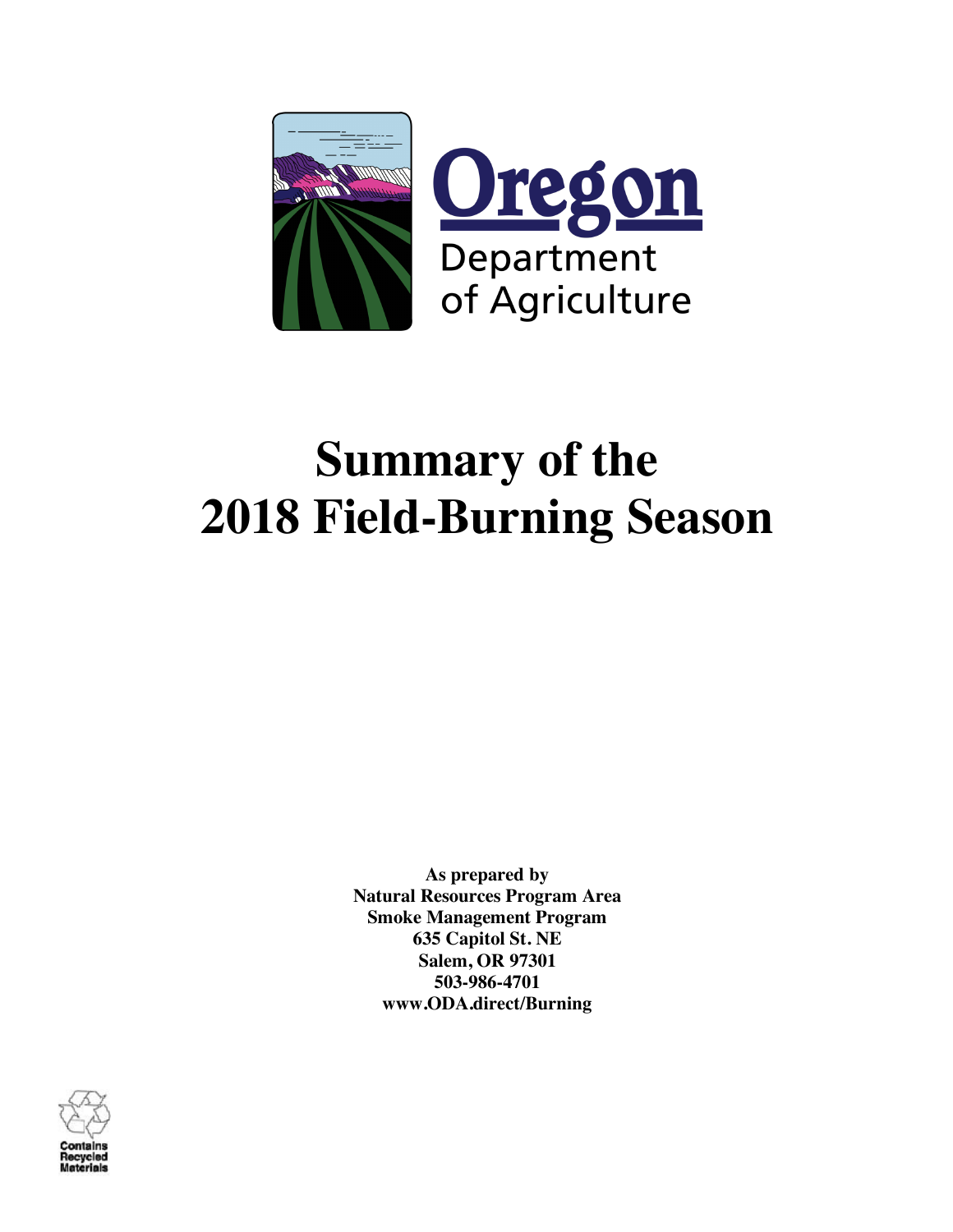In compliance with the Americans with Disabilities Act, this publication will be made available in alternate formats upon request.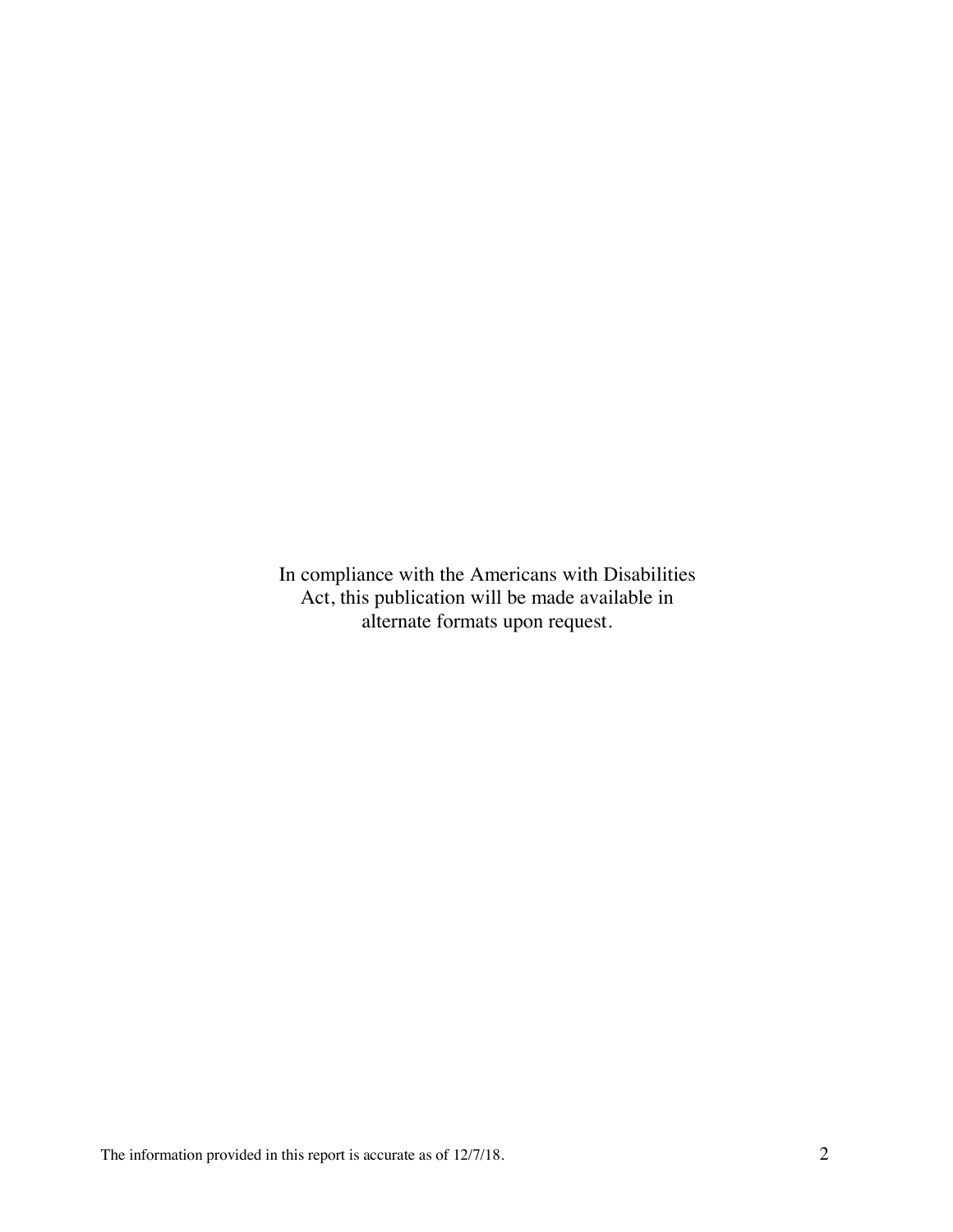# **Summary of the 2018 Field-Burning Season**

**Prepared by The Oregon Department of Agriculture Natural Resources Program Area Smoke Management Program**

# **1. Introduction**

This summary is prepared annually by Oregon Department of Agriculture (ODA) Smoke Management Program staff to report the statistics for each field-burning season.

# **2. Weather Discussion: Prepared by the Oregon Department of Forestry Weather Office**

Predicting weather patterns that will promote the lifting and evacuation of smoke out of the Willamette Valley and away from populated areas is vital to the efficient operation of the Smoke Management Program. There are usually only a few days each summer with "excellent" ventilation conditions, so days with "marginal-to-good" ventilation conditions must be efficiently utilized to keep overall smoke impacts to a minimum.

# **June-July**

Dry and relatively warm weather beginning in the middle of **June** (see Figures 1 and 2) allowed fields to be ready for burning by the time daily field-burning conference calls began on **July 9**. Sunny and hot weather conditions prohibited any burning until a weak influx of marine air on Friday, July 13, kicked off the 2018 field-burning season. Four fields totaling 199 acres were burned that afternoon with no registered smoke impacts. Burning was shut down at 3 p.m. because low humidity and rising temperatures were threatening to meet the State Fire Marshal Burn-Ban Criteria of 95 degrees Fahrenheit or above and relative humidity of 30 percent or below.

A stubborn upper-level ridge continued the hot and dry conditions into the following week, with valley temperatures near 100 degrees on July 15-16. A shift to onshore flow brought cooler marine air into the valley on the afternoon of July 17. Typically, that would have allowed for significant field burning. However, no burning was done because of aircraft operations over a wildfire in Silver Falls State Park, just east of Salem. Temperatures moderated for the duration of the week, but brisk and predominantly northerly winds prohibited the burning of any fields.

A strong upper-level ridge pushed maximum temperatures into the middle and upper 90s, with low humidity, the following Monday through Thursday. That continued to prohibit any field burning. Weak onshore flow cooled temperatures into the low 90s on Friday, July 27. That allowed for the burning of 389 acres with no reported smoke impacts.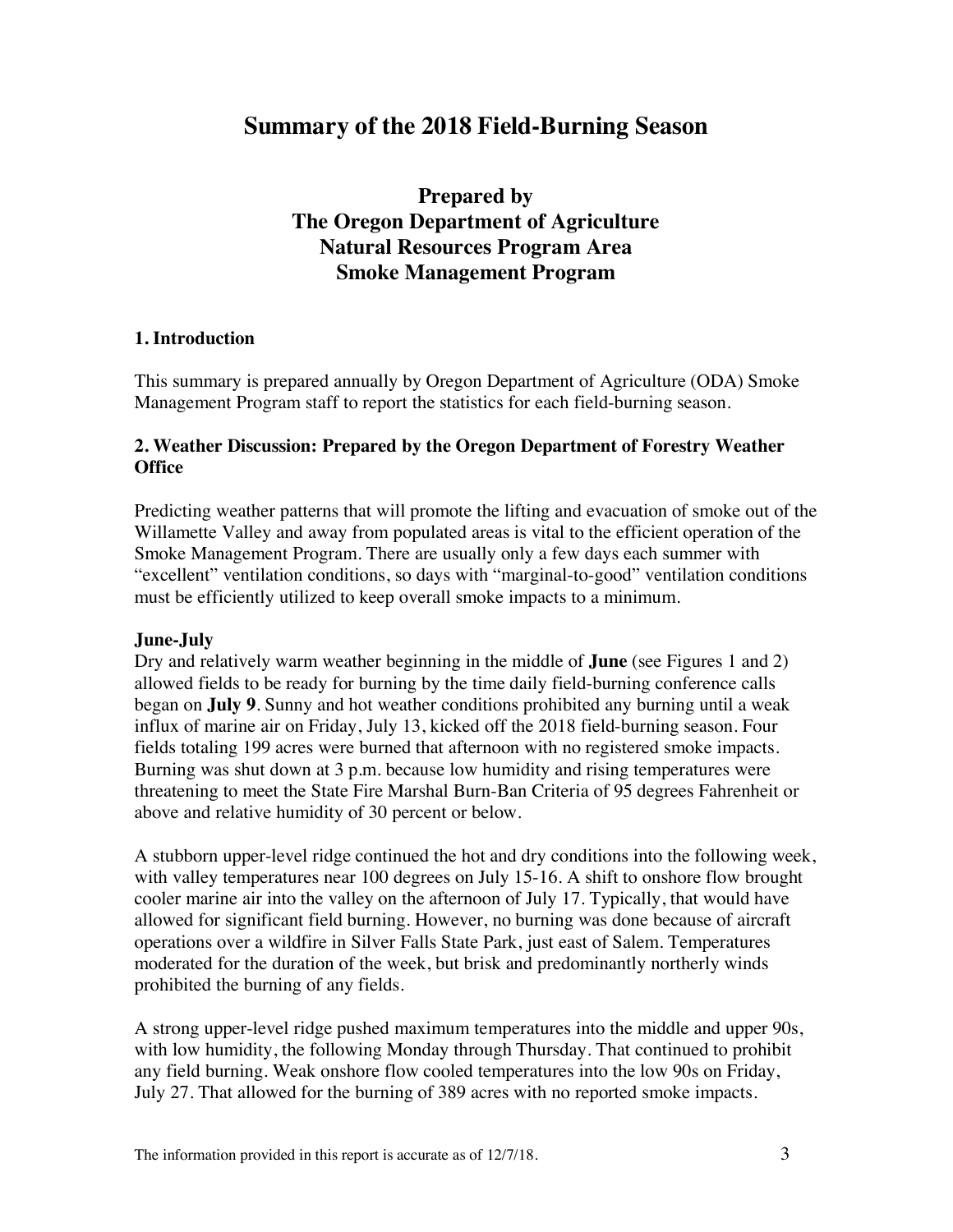The ridge strengthened that weekend, with Salem's temperature peaking at 99 degrees on Sunday, July 29. A cooling trend began on July 30, as the ridge began to shift eastward. However, skies turned hazy, as southerly flow aloft transported smoke from southwestern Oregon wildfires over the Willamette Valley. On Tuesday, July 31, the ridge had moved over Idaho. Winds aloft veered from the south to southwest, clearing the wildfire smoke from over northwestern Oregon. Increasing onshore flow capped high temperatures in the lower 90s and allowed for the burning of 2,256 acres with no smoke impacts recorded.

#### **August**

An approaching weak upper-level trough maintained the southwesterly flow aloft and northwesterly transport winds on **Wednesday, August 1.** Morning marine clouds gave way to sunshine with temperatures cooling to near average (middle 80s). Favorable afternoon ventilation conditions allowed for the burning of 1,011 acres with one hour of light smoke impact in Lyons and Mill City. A deep marine layer brought a respite from the warm weather for the remainder of the week but also prohibited any burning.

A strong upper-level ridge began rebuilding over the region on the weekend of August 4-5 with temperatures climbing back into the 90s by early the following week. In addition, southerly flow aloft transported a layer of elevated smoke from wildfires over southwestern Oregon and northern California over the entire state. The combination of hazy skies, light winds, low humidity, and hot temperatures inhibited additional burning through August 9. On Friday, August 10, the upper-level ridge finally moved to the east, and a dry trough initiated a marine push with favorable early-afternoon ventilation conditions. Fire Marshal Burn-Ban Conditions were approached by 4 p.m., prompting an early end to burning. A total of 1,189 acres were burned with no smoke impacts.

After a cooler weekend, the upper-level ridge rebuilt over western Oregon early the following week. A surface thermal trough anchored over the Willamette Valley prohibited any burning through August 14. Temperatures climbed back into the 90s and would have been even hotter, if not for elevated smoke from Washington and British Columbia wildfires. A weak upper-level trough forced the surface thermal trough east of the Cascades from August 15-17, but the resultant onshore flow was not strong enough to allow for burning.

An amplifying offshore ridge drove a dry upper-level trough southward into Oregon early the following week. A deep layer of northeasterly winds transported substantial wildfire smoke from British Columbia and Washington over Oregon. The combination of offshore flow, hot temperatures, and degraded air quality prohibited burning through August 21. On Wednesday, August 22, a progression of the surface thermal trough into Central Oregon turned transport winds weakly onshore in the afternoon. However, with wildfire smoke compromising existing air quality, and elevated fire danger, no burning was done.

A strong marine push brought a blanket of low clouds into the Willamette Valley on August 23. Low clouds and residual wildfire smoke did not allow for enough surface heating to permit any burning. Salem's high temperature struggled to reach 70 degrees,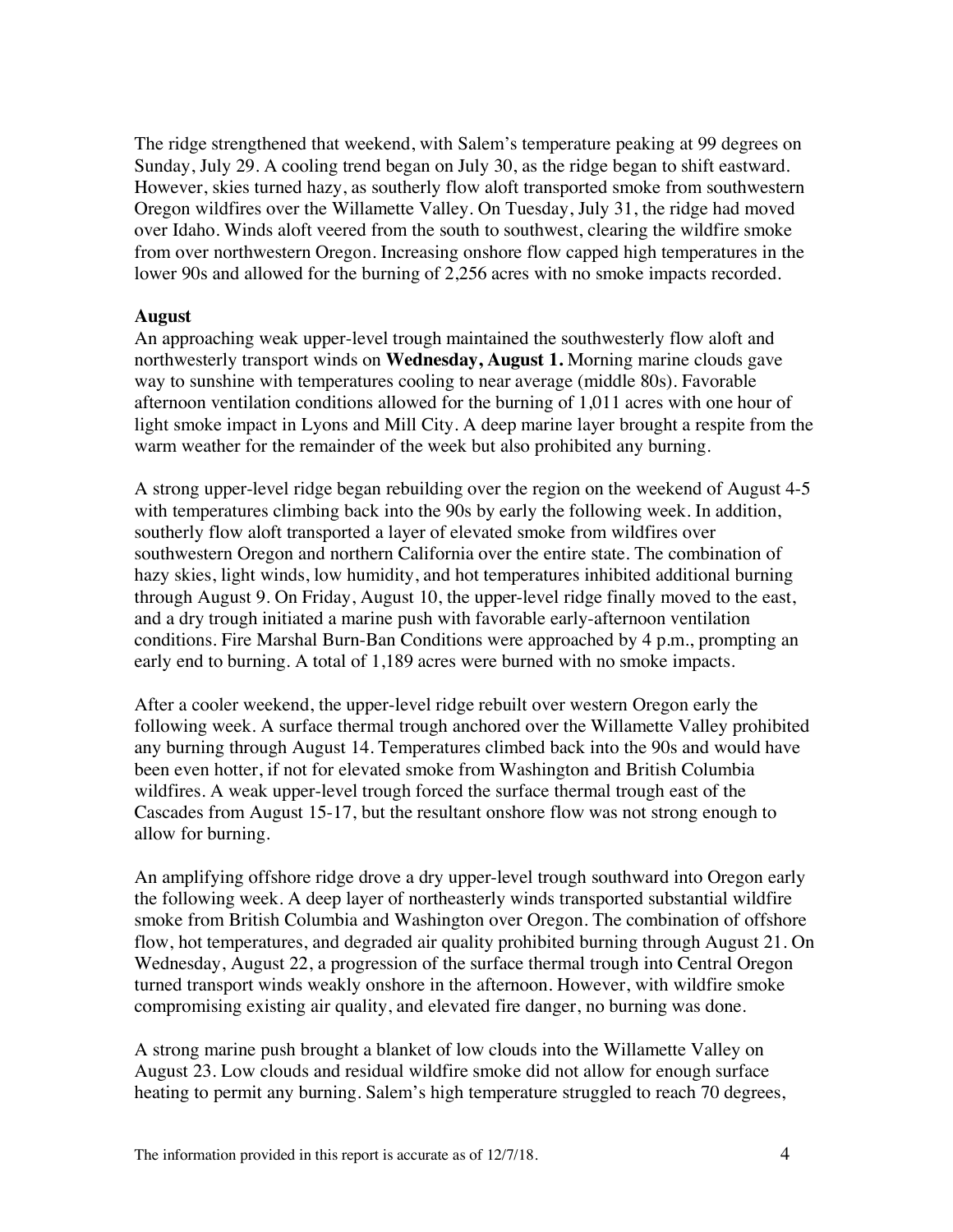which was 23 degrees cooler than it was the previous day. Low clouds and wildfire smoke cleared enough the following day, Friday, August 24, to allow for the burning of some smaller fields. A total of 681 acres were burned with two hours of light smoke impact recorded in Lyons and one hour of light smoke impact in Mill City.

Some wildfire smoke moved southward into the area again on August 25, but the first falllike upper-level trough of the season cleared the air and brought some showers to the northern half of the state on August 26. Higher elevations in the Silverton Hills picked up around one-tenth of an inch of rain, while Salem Municipal Airport recorded just a trace.

The trough pushed east of the region on Monday, August 27. Cool air aloft provided excellent mixing, and northerly transport winds were perfect for a 3-acre preparatory burn that required north-northeasterly winds to avoid smoke impacts. A thermal trough advanced up the coastline on August 28, with a dry and very warm offshore flow making for unfavorable burning conditions. An approaching upper-level trough forced the surface thermal trough east of the Cascades on Wednesday, August 29. Increasing onshore flow allowed for the most significant burning of the season, as 3,299 acres were burned with no smoke impacts recorded. Onshore flow continued on Thursday, August 30, and pressure gradients became favorable to keep smoke from down-mixing by mid-afternoon. A total of 304 acres were burned with no smoke impacts. A more stable northwesterly flow aloft did not allow for any burning on the final day of the month.

#### **September**

The month began with a weak upper-level ridge bringing fair skies and near-average temperatures for Labor Day weekend. The ridge progressed east of the region by mid-week with increasing southwesterly flow aloft and through the transport layer, creating favorable burning conditions on Thursday, Sept. 6. A total of 1,691 acres were burned with one hour of light smoke impact recorded in Lyons. Similar burning conditions set up the next afternoon, Friday, Sept. 7, allowing for the burning of 985 acres with no smoke impacts recorded. A dry and stable westerly flow aloft cooled temperatures to near average that weekend.

An approaching upper-level trough pushed a weak cold front across western Oregon on the morning of Monday, Sept. 10. Salem Municipal Airport recorded one-hundredth of an inch of rain, ending a record-long 90-day period without measurable rain. Any wet fields quickly dried out that afternoon with onshore flow and cool air aloft providing favorable burning conditions. A total of 1,233 acres were burned with two hours of light smoke impact recorded in Mill City. The next day, a strengthening upper-level trough brought widespread showers to northwestern Oregon for the first time since June 10. Precipitation totals in the northern Willamette Valley were as high as one-half inch but tapered off to near one-tenth of an inch around Salem. Scattered showers on Sept. 12 rendered the fields too wet for burning until Friday, Sept. 14, when southwesterly winds and good mixing allowed for the burning of 81 acres with no smoke impacts recorded.

An autumn-like weather system brought widespread showers to northwestern Oregon during the weekend of Sept. 15-16. Salem Municipal Airport received two-tenths of an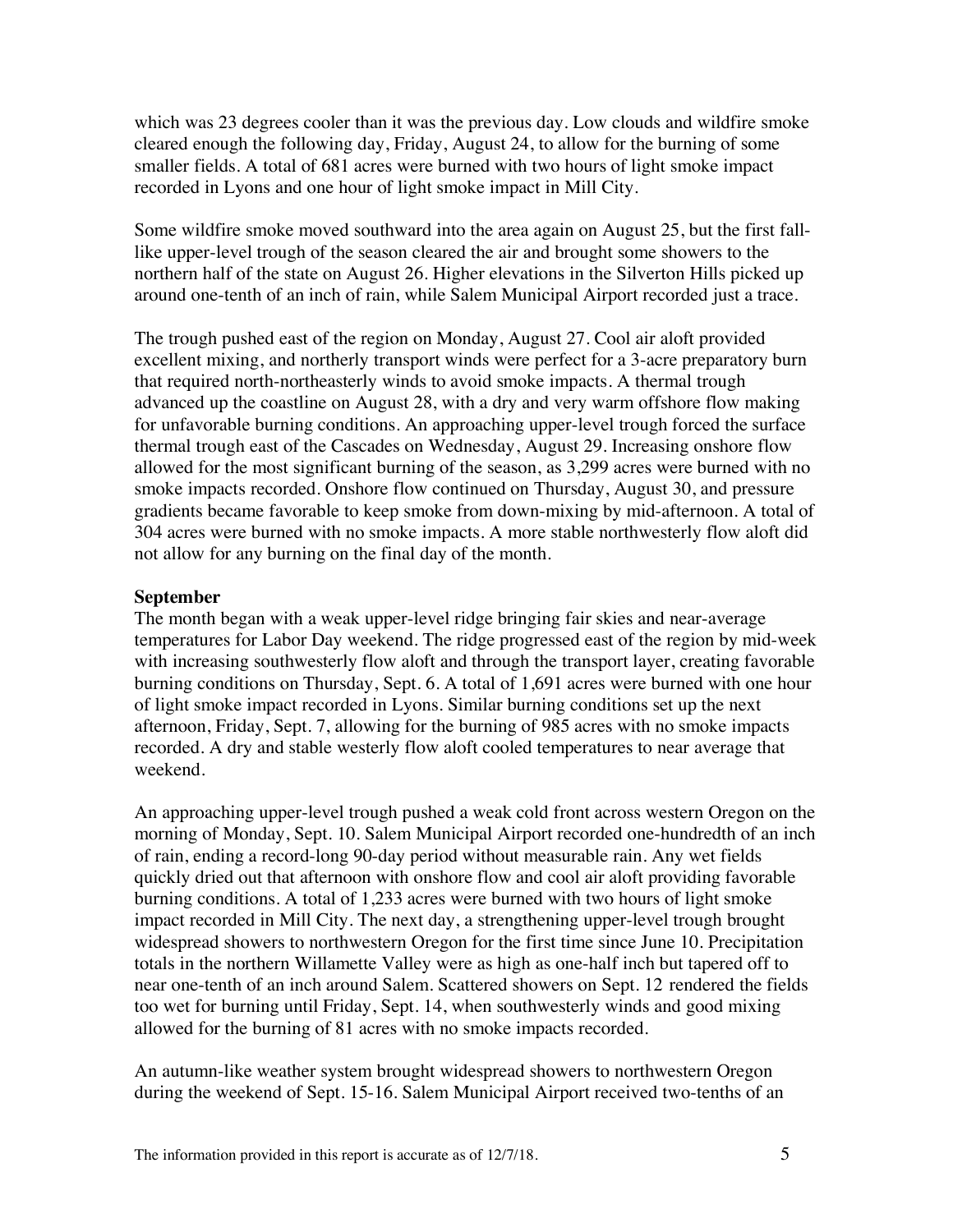inch of rain, but up to a half-inch fell in the surrounding Cascade foothills. Fields remained too wet for burning until the afternoon of Tuesday, Sept. 18, when dry northerly winds and good mixing allowed for the burning of 93 acres with no smoke impacts. A weak weather system brought some clouds and turned transport winds northwesterly on Wednesday, Sept. 19 when all remaining fields were burned. A total of 373 acres were burned with no smoke impacts recorded.

A total of 13,787 acres were burned during the 2018 field-burning season.



## **Figure 1**



**Observed Temperatures at McNary Field (Salem Municipal Airport)**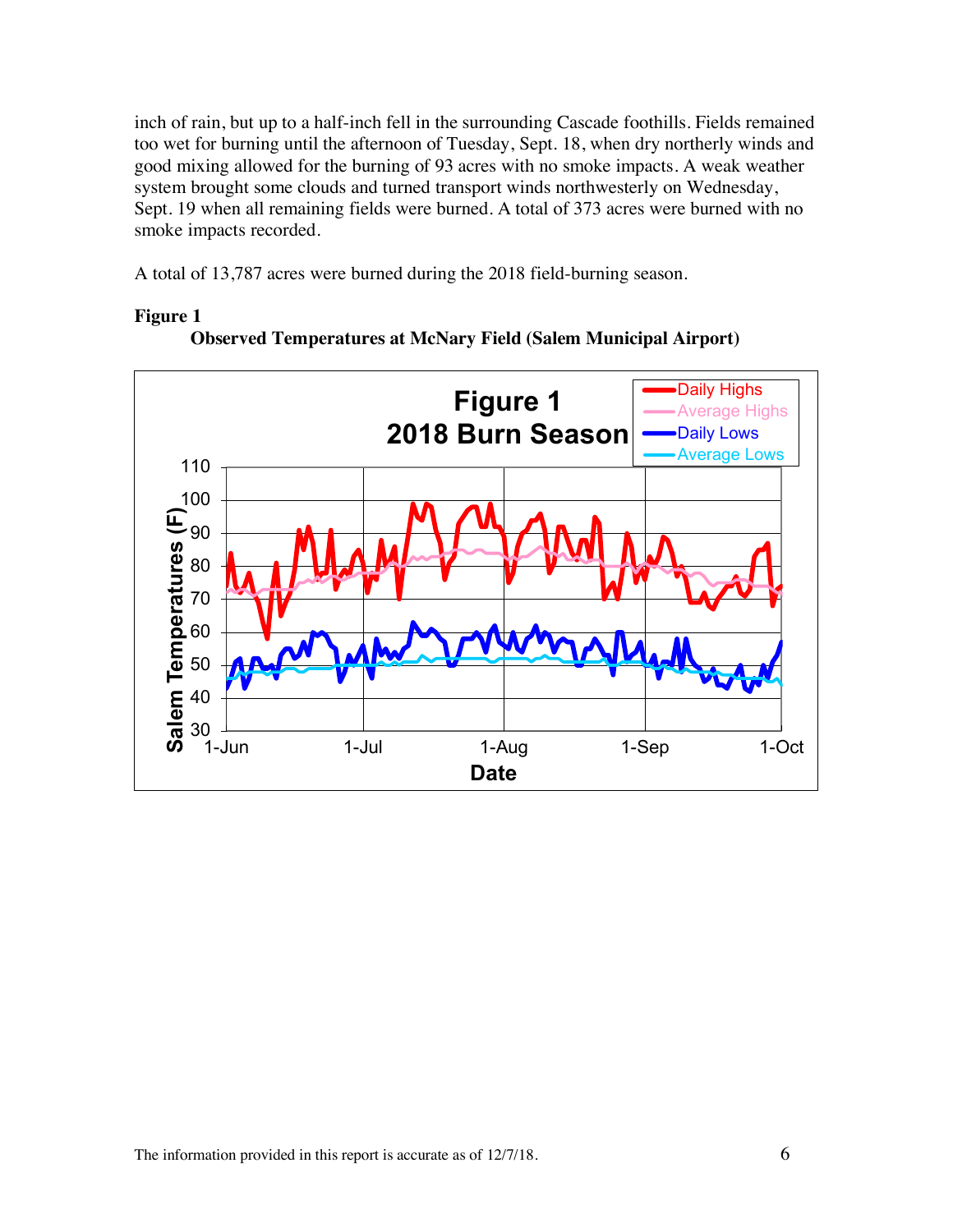# **Figure 2**



**Observed Precipitation at McNary Field (Salem Municipal Airport)**

# **3. Registered and Burned Acres**

Open field-burning acreage registration begins in March and continues through April 1. Table 1 shows the breakdown of acres registered, the statutory limitation of each type, and the final allocation. The registration amounts show "on-time" registered acres. Registration totals can fluctuate slightly after "late registration" is conducted.

# **Table 1**

# **Acres Registered On-time and Total Burned**

| Type                                           | Limitation<br>(Maximum<br>burnable<br>acres) | Acres<br><b>Registered</b><br>(As of April 2,<br>2018) | <b>Allocation</b> | <b>2018 Acres</b><br><b>Burned</b> |
|------------------------------------------------|----------------------------------------------|--------------------------------------------------------|-------------------|------------------------------------|
| <b>Identified Species</b><br>and Steep Terrain | 15,000                                       | 14,898                                                 | $100\%$           | 13,787                             |

# **Definitions**

# **Type: Open-Field Burning**

• **Identified Species:** Research has identified some species of grass seed that cannot be profitably produced without thermal sanitation. These identified species are Chewings Fescue, Creeping Red Fescue, and Highland Bentgrass.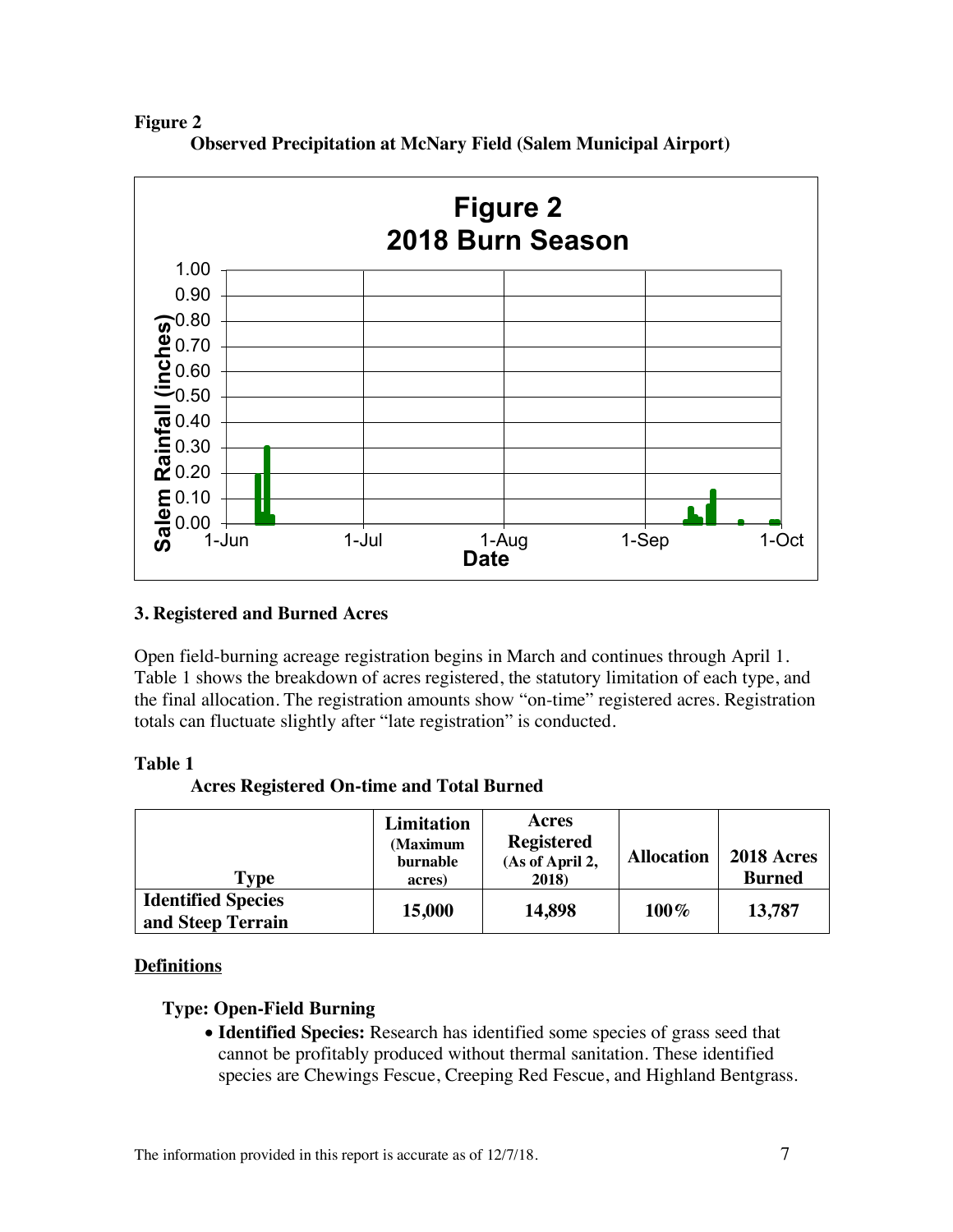• **Steep Terrain:** Fields located in the Willamette Valley where grass seed or cereal grain is grown; however, because of the steepness of the terrain, it is extremely difficult to apply alternatives to open field burning, and the perennial varieties of grass seed grown prevent erosion on steep hillsides.

# **4. Enforcement**

The 2018 field-burning season marked the 21st year that ODA has performed the enforcement function of the Smoke Management Program. This is stipulated under a Memorandum of Understanding with the Oregon Department of Environmental Quality, pursuant to Oregon Revised Statutes 468A.585.

There was one enforcement contact during the 2018 field-burning season. The enforcement action resulted in a Notice of Noncompliance.

# **5. Smoke Impacts**

It is the goal of the ODA Smoke Management Program, with the cooperation of the Willamette Valley grass seed and cereal grain growers, to reduce and/or eliminate smoke impacts in all populated areas. The combination of accurate weather prediction for open field burning, ODA field personnel observations, and grower experience all contribute to alleviate smoke impacts; however, smoke impacts still occur. Unexpected wind shifts, changes in mixing heights, transport wind speeds, and wind directions, along with inefficient lighting techniques, can all contribute to the occurrence of impacts.

The number of hours recorded for smoke impacts in 2018 in cities monitored are outlined in Table 2 (below).

*There were a total of 15 days when burning was conducted; 4 of the 15 days resulted in impacts during the 2018 season.*

| Date                   | <b>Acres Burned</b> | <b>Impact Hours</b> |          |                |           |
|------------------------|---------------------|---------------------|----------|----------------|-----------|
|                        |                     | <b>Heavy</b>        | Moderate | Light          | Location  |
| August 1, 2018         | 1,011               |                     |          |                | Lyons     |
|                        |                     |                     |          |                | Mill City |
| <b>August 24, 2018</b> | 681                 |                     |          | $\overline{2}$ | Lyons     |
|                        |                     |                     |          |                | Mill City |
| Sept. 6, 2018          | 1,691               |                     |          |                | Lyons     |
| Sept. 10, 2018         | 1,233               |                     |          | 2              | Mill City |
| <b>Totals</b>          |                     |                     |          | 8              |           |

# **Table 2**

**2018 Open Field Burning Impacts**